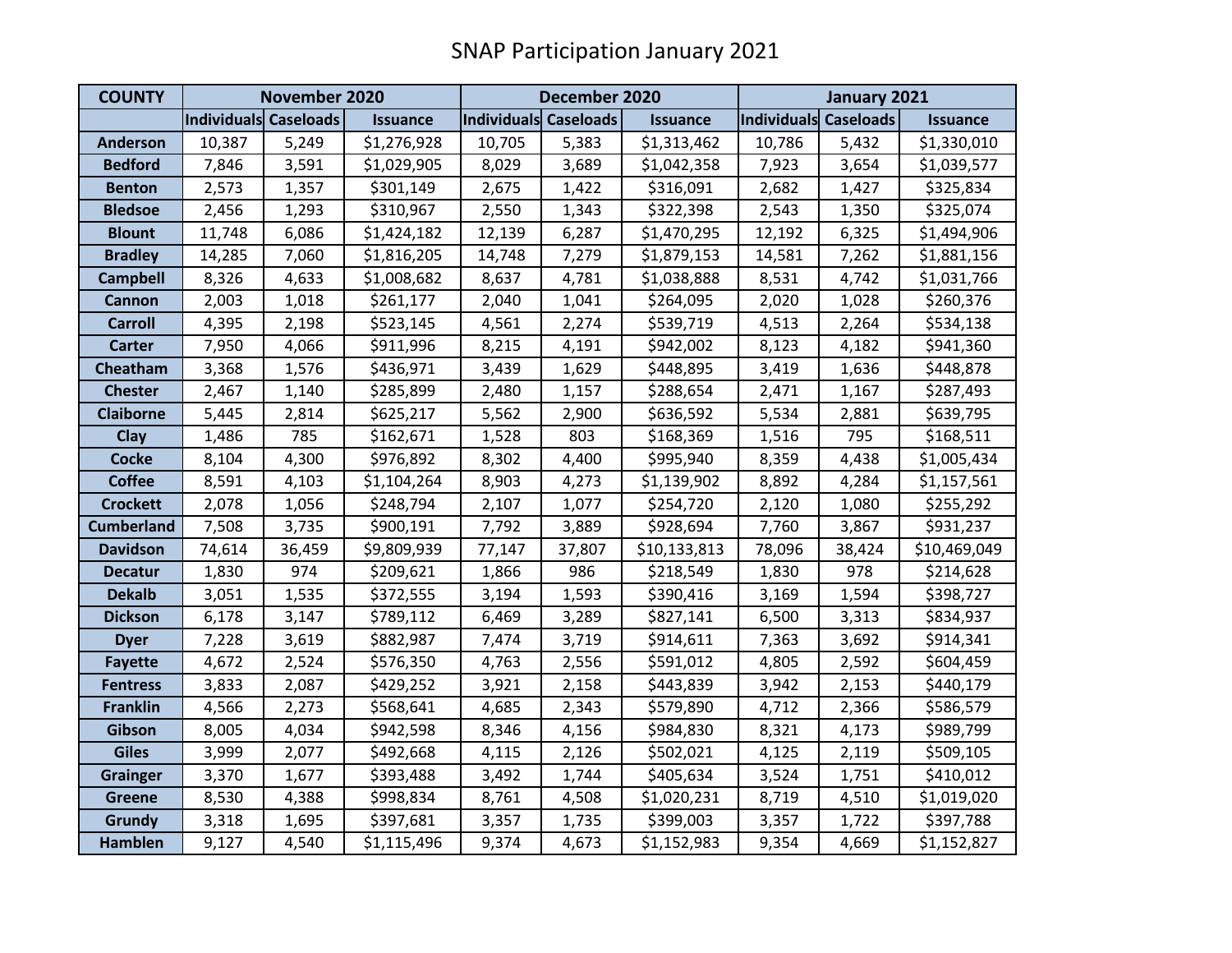|                   | November 2020                |        |                 | December 2020         |        |                 | January 2021          |        |                 |
|-------------------|------------------------------|--------|-----------------|-----------------------|--------|-----------------|-----------------------|--------|-----------------|
| <b>COUNTY</b>     | <b>Individuals Caseloads</b> |        | <b>Issuance</b> | Individuals Caseloads |        | <b>Issuance</b> | Individuals Caseloads |        | <b>Issuance</b> |
| <b>Hamilton</b>   | 43,251                       | 22,202 | \$5,690,475     | 44,833                | 23,031 | \$5,883,791     | 44,512                | 22,967 | \$5,899,522     |
| <b>Hancock</b>    | 2,102                        | 1,123  | \$247,069       | 2,147                 | 1,146  | \$255,354       | 2,062                 | 1,103  | \$247,121       |
| <b>Hardeman</b>   | 4,559                        | 2,446  | \$538,965       | 4,659                 | 2,489  | \$551,937       | 4,751                 | 2,519  | \$566,177       |
| <b>Hardin</b>     | 4,723                        | 2,473  | \$546,643       | 4,924                 | 2,573  | \$572,671       | 4,804                 | 2,519  | \$553,533       |
| <b>Hawkins</b>    | 8,751                        | 4,307  | \$1,028,877     | 9,119                 | 4,463  | \$1,082,827     | 9,074                 | 4,441  | \$1,083,954     |
| Haywood           | 3,882                        | 2,098  | \$450,840       | 3,961                 | 2,148  | \$458,350       | 4,027                 | 2,173  | \$475,292       |
| <b>Henderson</b>  | 4,532                        | 2,280  | \$527,156       | 4,744                 | 2,366  | \$552,675       | 4,739                 | 2,360  | \$550,225       |
| <b>Henry</b>      | 5,277                        | 2,643  | \$639,754       | 5,493                 | 2,741  | \$663,169       | 5,402                 | 2,711  | \$655,378       |
| <b>Hickman</b>    | 3,481                        | 1,741  | \$425,938       | 3,678                 | 1,819  | \$449,211       | 3,641                 | 1,842  | \$451,676       |
| <b>Houston</b>    | 1,260                        | 617    | \$146,436       | 1,316                 | 628    | \$153,645       | 1,305                 | 628    | \$154,178       |
| <b>Humphreys</b>  | 2,331                        | 1,156  | \$291,336       | 2,430                 | 1,199  | \$296,831       | 2,426                 | 1,203  | \$298,689       |
| <b>Jackson</b>    | 1,972                        | 1,054  | \$233,223       | 2,035                 | 1,072  | \$239,472       | 1,991                 | 1,063  | \$233,170       |
| Jefferson         | 6,531                        | 3,261  | \$779,571       | 6,657                 | 3,330  | \$788,693       | 6,706                 | 3,342  | \$808,671       |
| Johnson           | 2,980                        | 1,652  | \$329,777       | 3,073                 | 1,696  | \$342,887       | 2,969                 | 1,645  | \$333,381       |
| <b>Knox</b>       | 45,783                       | 23,956 | \$5,804,530     | 47,430                | 24,778 | \$5,999,992     | 47,759                | 25,028 | \$6,153,289     |
| Lake              | 1,672                        | 930    | \$204,014       | 1,708                 | 943    | \$208,893       | 1,726                 | 955    | \$214,801       |
| Lauderdale        | 5,487                        | 2,871  | \$682,414       | 5,627                 | 2,949  | \$698,741       | 5,623                 | 2,944  | \$706,777       |
| <b>Lawrence</b>   | 5,832                        | 2,862  | \$690,942       | 6,071                 | 2,974  | \$721,613       | 6,040                 | 2,987  | \$723,403       |
| <b>Lewis</b>      | 1,847                        | 927    | \$212,748       | 1,890                 | 943    | \$218,161       | 1,904                 | 940    | \$228,148       |
| Lincoln           | 4,889                        | 2,317  | \$590,000       | 5,014                 | 2,382  | \$602,669       | 5,005                 | 2,383  | \$598,399       |
| Loudon            | 4,431                        | 2,132  | \$534,245       | 4,489                 | 2,190  | \$543,492       | 4,509                 | 2,200  | \$551,268       |
| <b>Macon</b>      | 4,308                        | 2,079  | \$537,061       | 4,437                 | 2,138  | \$546,260       | 4,494                 | 2,170  | \$564,408       |
| <b>Madison</b>    | 16,056                       | 8,012  | \$1,994,668     | 16,683                | 8,346  | \$2,072,899     | 16,682                | 8,355  | \$2,103,854     |
| <b>Marion</b>     | 4,563                        | 2,288  | \$585,108       | 4,757                 | 2,361  | \$605,304       | 4,743                 | 2,363  | \$611,696       |
| <b>Marshall</b>   | 3,852                        | 1,813  | \$476,851       | 3,900                 | 1,850  | \$483,104       | 3,905                 | 1,857  | \$486,973       |
| <b>Maury</b>      | 9,721                        | 4,737  | \$1,250,178     | 10,136                | 4,944  | \$1,317,869     | 10,156                | 4,971  | \$1,337,280     |
| <b>Meigs</b>      | 2,168                        | 1,137  | \$281,680       | 2,251                 | 1,175  | \$293,216       | 2,265                 | 1,186  | \$296,760       |
| <b>Monroe</b>     | 6,823                        | 3,420  | \$816,674       | 6,991                 | 3,535  | \$843,481       | 6,925                 | 3,531  | \$840,781       |
| <b>Montgomery</b> | 23,249                       | 10,338 | \$3,027,556     | 24,214                | 10,750 | \$3,154,465     | 24,465                | 10,914 | \$3,245,067     |
| <b>Moore</b>      | 481                          | 237    | \$57,781        | 513                   | 249    | \$62,047        | 538                   | 255    | \$65,717        |
| <b>Morgan</b>     | 3,225                        | 1,607  | \$368,047       | 3,298                 | 1,646  | \$377,038       | 3,263                 | 1,634  | \$367,566       |
| <b>McMinn</b>     | 7,905                        | 3,944  | \$995,483       | 8,171                 | 4,041  | \$1,029,623     | 8,258                 | 4,089  | \$1,056,442     |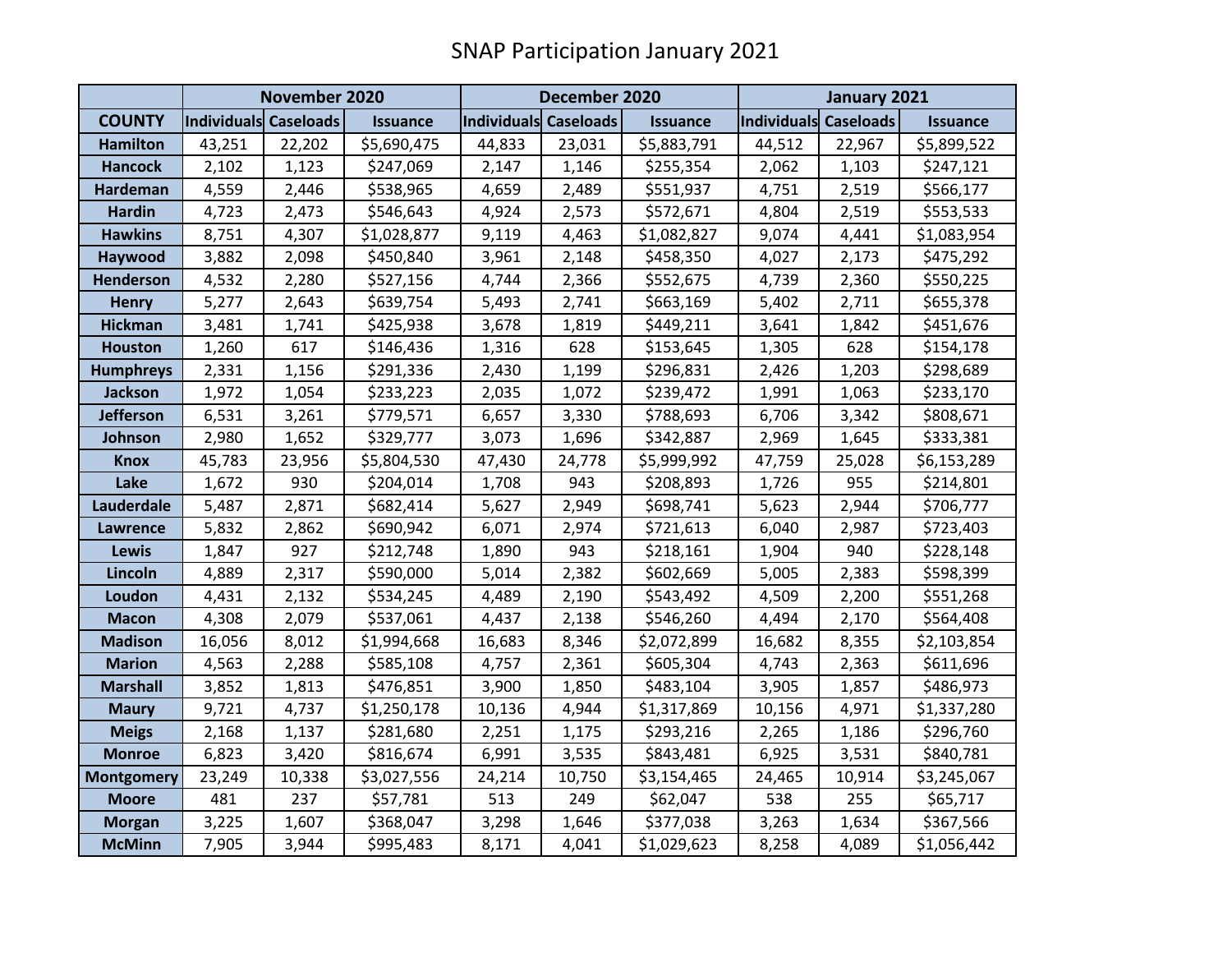| <b>COUNTY</b>     | November 2020         |         |                 | December 2020         |         |                 | January 2021          |         |                 |
|-------------------|-----------------------|---------|-----------------|-----------------------|---------|-----------------|-----------------------|---------|-----------------|
|                   | Individuals Caseloads |         | <b>Issuance</b> | Individuals Caseloads |         | <b>Issuance</b> | Individuals Caseloads |         | <b>Issuance</b> |
| <b>McNairy</b>    | 4,131                 | 2,245   | \$471,959       | 4,335                 | 2,331   | \$503,680       | 4,258                 | 2,302   | \$497,474       |
| <b>Obion</b>      | 4,867                 | 2,489   | \$586,181       | 4,996                 | 2,554   | \$600,890       | 4,985                 | 2,567   | \$608,496       |
| <b>Overton</b>    | 3,033                 | 1,565   | \$344,966       | 3,051                 | 1,584   | \$345,812       | 2,985                 | 1,553   | \$337,245       |
| <b>Perry</b>      | 1,269                 | 623     | \$146,393       | 1,312                 | 645     | \$151,272       | 1,307                 | 643     | \$151,271       |
| <b>Pickett</b>    | 720                   | 399     | \$78,063        | 745                   | 413     | \$80,418        | 777                   | 422     | \$85,261        |
| <b>Polk</b>       | 2,437                 | 1,235   | \$293,313       | 2,532                 | 1,276   | \$299,108       | 2,548                 | 1,290   | \$303,556       |
| Putnam            | 9,374                 | 4,789   | \$1,171,610     | 9,702                 | 4,970   | \$1,205,077     | 9,810                 | 5,042   | \$1,232,099     |
| Rhea              | 5,690                 | 2,888   | \$721,823       | 5,931                 | 2,994   | \$752,128       | 5,913                 | 2,997   | \$750,668       |
| Roane             | 6,969                 | 3,505   | \$855,062       | 7,263                 | 3,643   | \$895,116       | 7,229                 | 3,659   | \$900,207       |
| Robertson         | 7,443                 | 3,488   | \$972,111       | 7,617                 | 3,587   | \$994,279       | 7,722                 | 3,633   | \$1,021,313     |
| <b>Rutherford</b> | 25,301                | 11,183  | \$3,271,584     | 26,264                | 11,636  | \$3,398,861     | 26,275                | 11,750  | \$3,469,226     |
| <b>Scott</b>      | 5,867                 | 2,999   | \$704,390       | 5,955                 | 3,062   | \$710,956       | 5,936                 | 3,048   | \$715,008       |
| Sequatchie        | 2,797                 | 1,413   | \$356,711       | 2,941                 | 1,475   | \$373,876       | 2,921                 | 1,488   | \$372,749       |
| <b>Sevier</b>     | 9,028                 | 4,476   | \$1,071,404     | 9,347                 | 4,618   | \$1,119,269     | 9,610                 | 4,747   | \$1,183,408     |
| <b>Shelby</b>     | 190,879               | 92,491  | \$25,886,028    | 197,005               | 95,438  | \$26,666,204    | 196,937               | 95,989  | \$26,979,290    |
| <b>Smith</b>      | 2,351                 | 1,171   | \$289,291       | 2,460                 | 1,233   | \$304,642       | 2,468                 | 1,237   | \$308,843       |
| <b>Stewart</b>    | 1,684                 | 759     | \$201,683       | 1,687                 | 768     | \$203,772       | 1,640                 | 747     | \$196,448       |
| <b>Sullivan</b>   | 21,223                | 10,801  | \$2,578,856     | 21,915                | 11,183  | \$2,657,284     | 21,880                | 11,227  | \$2,665,151     |
| <b>Sumner</b>     | 14,747                | 6,855   | \$1,908,804     | 15,189                | 7,090   | \$1,968,502     | 15,482                | 7,227   | \$2,040,622     |
| <b>Tipton</b>     | 8,179                 | 4,008   | \$1,039,788     | 8,452                 | 4,119   | \$1,079,566     | 8,422                 | 4,119   | \$1,096,644     |
| <b>Trousdale</b>  | 1,192                 | 595     | \$148,729       | 1,261                 | 631     | \$156,889       | 1,247                 | 630     | \$159,996       |
| <b>Unicoi</b>     | 2,481                 | 1,350   | \$283,524       | 2,593                 | 1,387   | \$297,117       | 2,474                 | 1,359   | \$283,501       |
| <b>Union</b>      | 3,471                 | 1,683   | \$404,166       | 3,582                 | 1,748   | \$420,374       | 3,572                 | 1,750   | \$415,580       |
| <b>Van Buren</b>  | 877                   | 441     | \$100,246       | 910                   | 453     | \$106,824       | 902                   | 446     | \$105,642       |
| Warren            | 6,971                 | 3,495   | \$864,693       | 7,337                 | 3,630   | \$909,645       | 7,305                 | 3,630   | \$916,729       |
| Washington        | 13,956                | 7,447   | \$1,736,472     | 14,487                | 7,690   | \$1,805,308     | 14,514                | 7,737   | \$1,831,750     |
| Wayne             | 2,012                 | 1,093   | \$228,197       | 2,051                 | 1,112   | \$231,738       | 2,092                 | 1,127   | \$240,795       |
| <b>Weakley</b>    | 4,465                 | 2,280   | \$527,538       | 4,727                 | 2,394   | \$552,099       | 4,623                 | 2,350   | \$536,636       |
| <b>White</b>      | 4,132                 | 2,050   | \$486,195       | 4,267                 | 2,125   | \$500,413       | 4,287                 | 2,141   | \$511,421       |
| <b>Williamson</b> | 4,136                 | 1,933   | \$525,426       | 4,239                 | 1,969   | \$539,869       | 4,322                 | 2,011   | \$566,181       |
| <b>Wilson</b>     | 9,336                 | 4,538   | \$1,234,871     | 9,773                 | 4,713   | \$1,295,478     | 9,858                 | 4,777   | \$1,334,937     |
| <b>Total</b>      | 882,279               | 438,036 | \$112,060,574   | 911,951               | 452,577 | \$115,751,046   | 912,752               | 454,793 | \$117,281,591   |